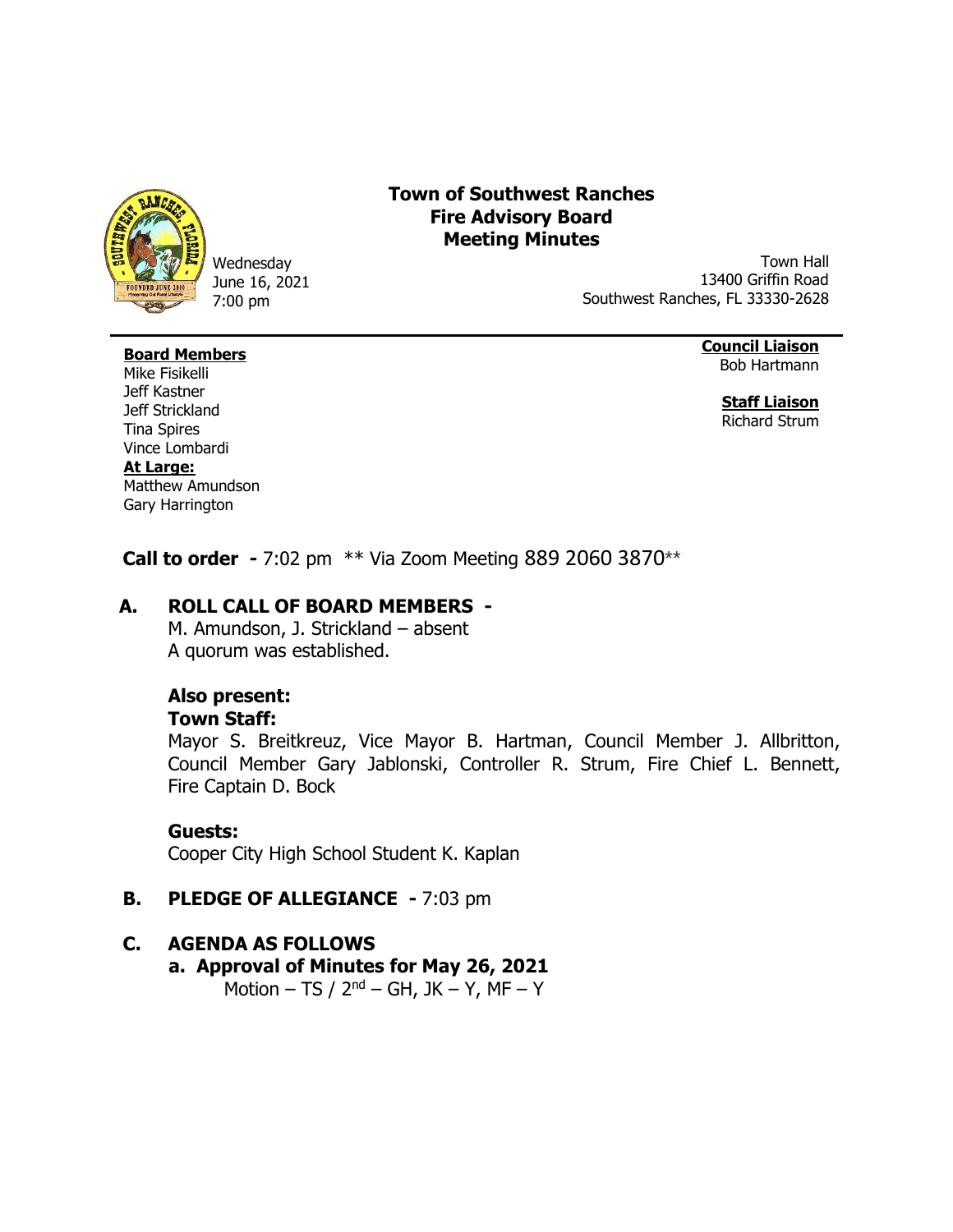#### **D. NEW BUSINESS** - none

### **E. OLD BUSINESS** –

Stipend Discussion – Chief Bennett requested that the discussion be withdrawn at this time due to a potential increase in fire fees.

Self-Contained Breathing Apparatus (SCBA) Replacement Discussion – Capt. Bock advised that the Town is still waiting on the grant announcement. If the Town does not receive a grant towards the purchase of new SCBA, the Town could incur the full replacement cost.

Attack Truck Justification – The current attack truck is primarily used as a back up when Engine 82 is out of service due to mechanical issues. There has been some discussion whether or not to replace the truck because not all of the Driver/Operators are able to drive the truck due to its manual transmission. The discussion to replace the apparatus is differed until the Town Council releases their decision on the purchase of a new fire engine.

Motion - The Board recommends that all Driver/Operators be trained in the operation of manual transmissions through either the SWR VFD or a local vocational school. MF /  $2^{nd}$  - TS, GH – Y, JK – Y, VL - Y

### **F. ITEMS FOR NEXT MEETING** –

Strategic Plan for SWR VFR

#### **G. BOARD MEMBER COMMENTS** –

Board Member G. Harrington advised Chief Bennett that the University of Miami is conducting a Firefighter cancer study and that our Firefighters would be eligible to participate. Chief Bennett stated that he would follow up with the administrators of the study.

#### **H. STAFF COMMENTS** – none

#### **I. PUBLIC COMMENTS** – none

#### **J. ADJOURNMENT**

Motion – TS / 2<sup>nd</sup> GH, JK-Y, VL-Y, MF-Y Meeting adjourned at 8:05 pm.

PURSUANT TO FLORIDA STATUTES 286.0105, THE TOWN HEREBY ADVISES THE PUBLIC THAT IF A PERSON DECIDES TO APPEAL ANY DECISION MADE BY THIS BOARD OR COMMITTEE WITH RESPECT TO ANY MATTER CONSIDERED AT ITS MEETING OR HEARING, HE OR SHE WILL NEED A RECORD OF THE PROCEEDINGS, AND THAT FOR SUCH PURPOSE, THE AFFECTED PERSON MAY NEED TO ENSURE THAT A VERBATIM RECORD OF THE PROCEEDING IS